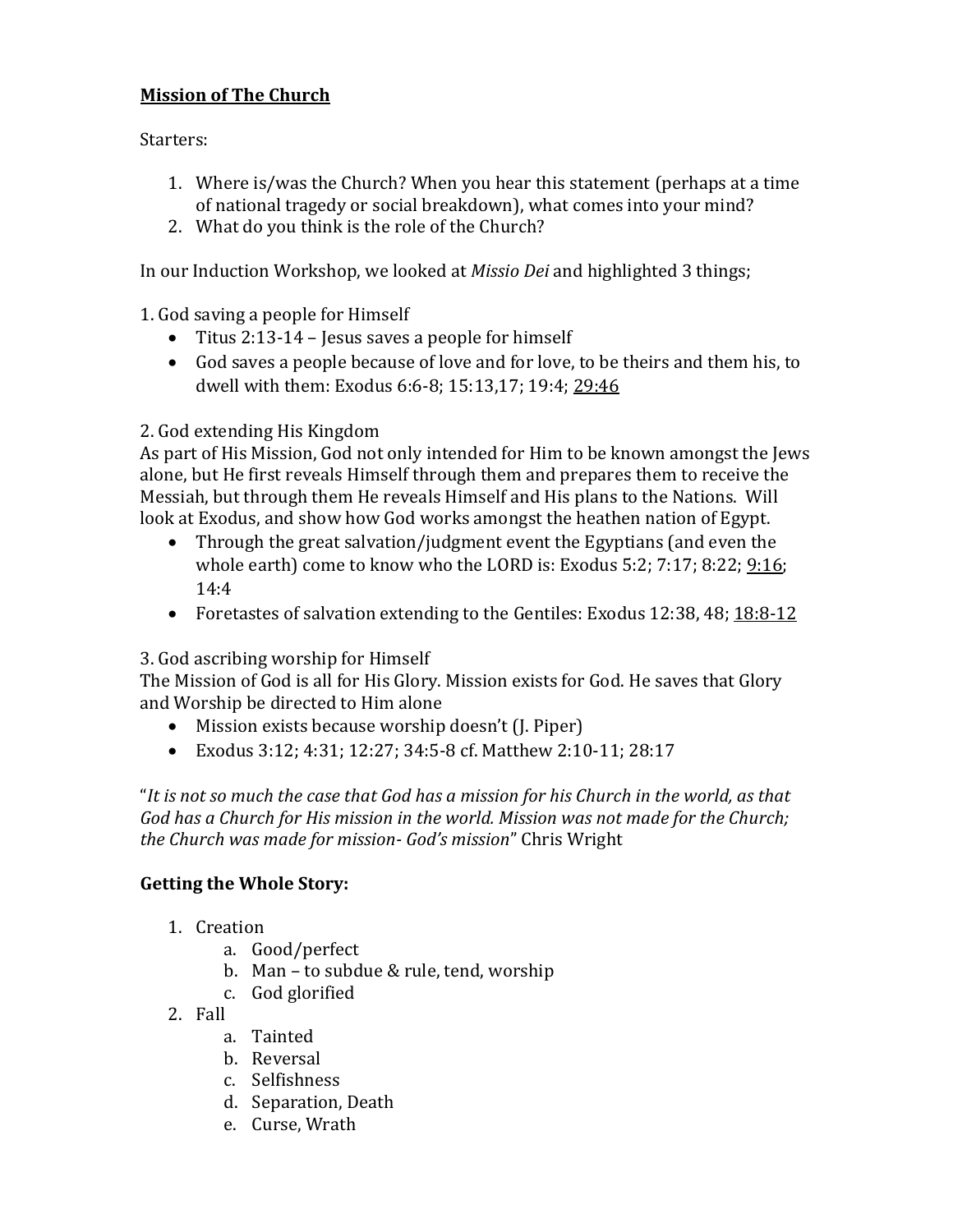- 3. Redemption
	- a. Through His Son He reconciles all things to God through Cross (Col. 1:15-230
	- b. Romans 8 the whole creation groans
- 4. Consummation/New Creation
	- a. Judgment & Salvation
	- b. Isaiah 65-66
	- c. Rev. 20-22

We need to get the whole story right before we can think about mission clearly otherwise we'll have a deficient view.

#### **The Church's Primary Aim;**

Bible Study; Acts 6:1 – 7

- What is happening? Right from Acts 1.
- What is the Church involved in? How does this fit in with Matthew 28?
- What Problem Arises?
- What is the Solution?
- So, what is the Mission of the Church?

#### Listen to what MLJ said in his book *Preaching & Preachers,*

"But, and in many ways the most interesting statement of all, I sometimes think in this connection, is one that is found in the sixth chapter of the book of the Acts of the Apostles where we are told that a great crisis arose in the life of the early Church. I know of nothing that speaks more directly upon the present state and condition of the Church, and what is her primary task, than this sixth chapter of the book of the Acts of the Apostles. The essential message is in the first two verses: '*And in those days, when the number of the disciples was multiplied, there arose a murmuring of the Grecians against the Hebrews, because their widows were neglected in the daily ministration. Then the twelve called the multitude of the disciples unto them, and said, It is not reason that we should leave the Word of God, and serve tables.*'

This is surely a most interesting and important statement, a crucial one. What was the Church to do? Here is a problem, here are these widows of the Grecians, and they are not only widows but they are in need and in need of food. *It was a social problem, perhaps partly a political problem, but certainly a very acute and urgent social problem*. Surely the business of the Christian Church, and the leaders particularly, is to deal with this crying need: Why go on preaching when people are starving and in need and are suffering? That was the great temptation that came to the Church immediately; but the Apostles under the leading and the guidance of the Holy Spirit, and the teaching they had already received, and the commission they had had from their Master, saw the danger and they said, '*It is not reason that we should leave the Word of God, and serve tables'*. This is wrong. We shall be failing in our commission if we do this. We are here to preach this Word, **this is the first thing**, '*We will give ourselves continually to prayer and the ministry of the Word*.'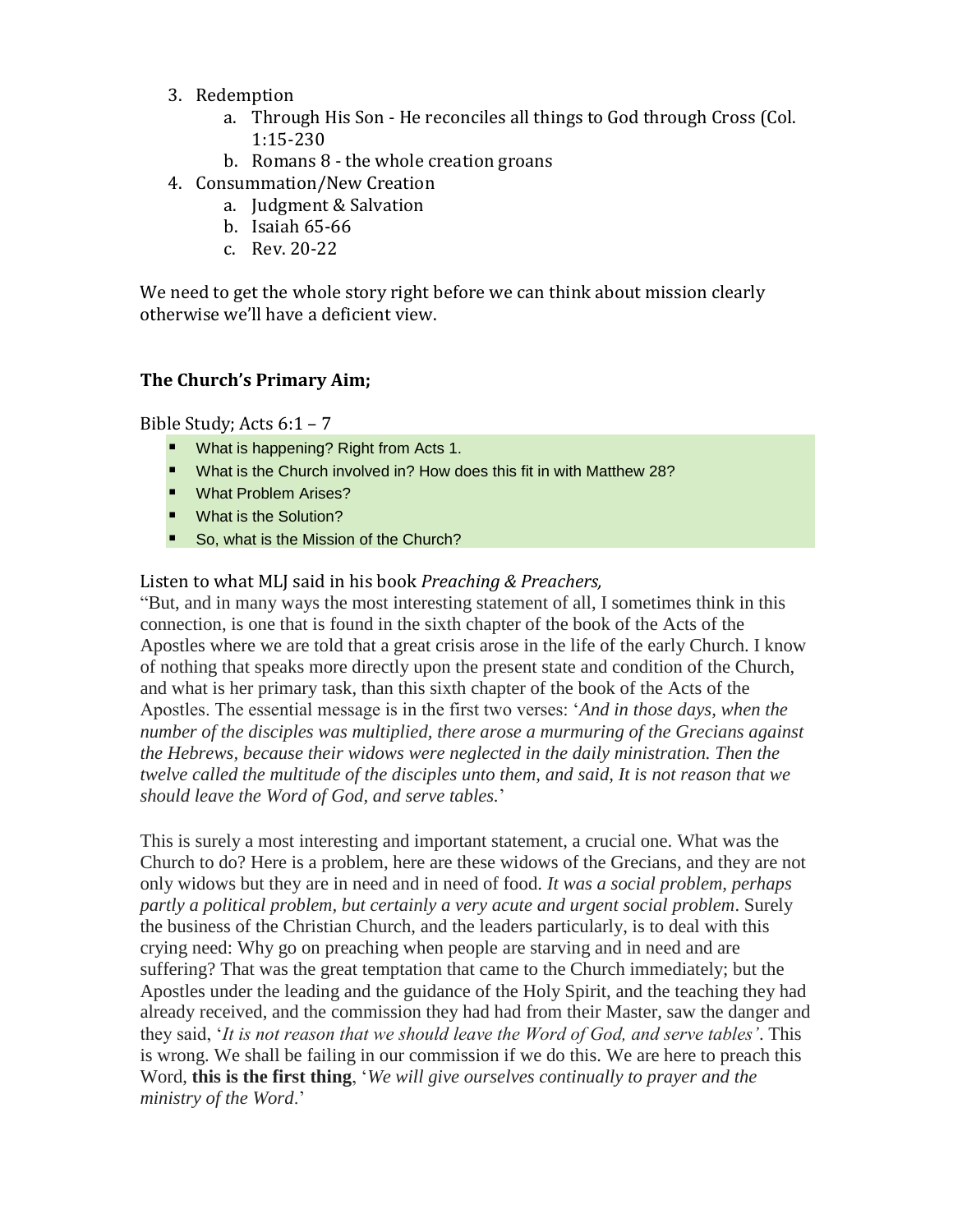Now there the priorities are laid down once and for ever. This is the primary task of the Church, the primary task of the leaders of the Church, the people who are set in this position of authority; and we must not allow anything to deflect us from this, however good the cause, however great the need. This is surely the direct answer to much of the false thinking and reasoning concerning these matters at the present time. (*[Preaching and](http://www.amazon.com/exec/obidos/ASIN/0310278708/deyorestandre-20)  [Preachers](http://www.amazon.com/exec/obidos/ASIN/0310278708/deyorestandre-20)*, 29-30)

"The primary task of the Church and of the Christian Minister is the Preaching of the Word of God."

I think we need to affirm this.

# **DeYoung & Gilbert Definition**

"The Mission of the Church is to go into the world and make disciples by declaring the gospel of Jesus Christ in the power of the Spirit and gathering these disciples into Churches, that they may worship the Lord and obey His commands now and in eternity, to the glory of God the Father." (*What is the Mission of the Church, DeYoung & Gilbert*)

- **1.** Going- where? Who?
	- a. Global focus- the whole world.
	- b. Both the local and the universal
	- c. Not about people coming

*Christian Mission in the Modern World* begins with questions every generation must wrestle with:

"What should be the church's relation to the world? What is a Christian's responsibility toward his non-Christian relatives, friends, and neighbors, and indeed to the whole non-Christian community?" (19).

- **2.** Making disciples
	- a. Whose disciples?
	- b. Are converts enough?
- **3.** How? Preaching… Gathering… Worship… Obedience
	- a. What is the Content?
	- b. What if there's no preaching?
- **4.** Glory

## **What About Social Justice… Advocacy… Philanthropism… Politics?**

Does the church have a role to play in this things?

## **What about Creation Care and Renewal?**